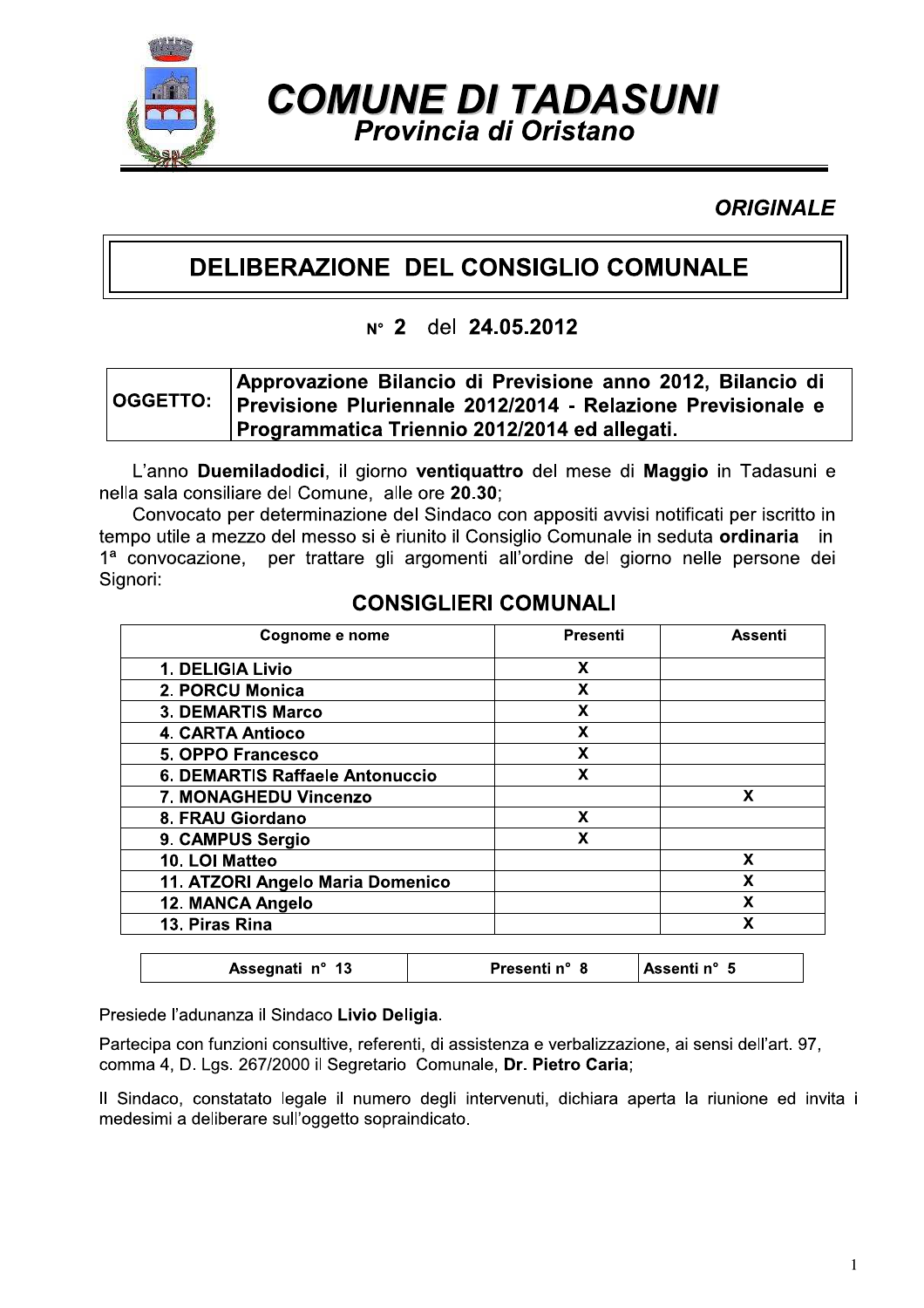# **IL CONSIGLIO COMUNALE**

**UDITA la Relazione del Sindaco:** 

**RICHIAMATA** la deliberazione del Consiglio Comunale n°3 del 29.03.2011, esecutiva, avente per oggetto "Approvazione del bilancio di previsione per l'esercizio finanziario 2011, della relazione previsionale e programmatica e del bilancio pluriennale 2011-2013.";

VISTA la sequente proposta di delibera dell'Ufficio;

**CONSIDERATO** che, sulla base di quanto disposto dall'articolo 151 del D.Lgs. 18 agosto 2000, n.267, gli Enti Locali deliberano annualmente il Bilancio di Previsione, nel rispetto dei principi di unità, annualità, universalità ed integrità, veridicità. Pareggio finanziario e pubblicità;

VISTA la deliberazione della Giunta Comunale n. 23 del 28.03.2012 con la quale è stato approvato il progetto di Bilancio per l'esercizio finanziario 2012 il progetto di bilancio pluriennale per gli esercizi 2012, 2013 e 2014, la bozza di relazione previsionale e programmatica;

VISTO che la relazione previsionale e programmatica per il triennio 2012-2014 è stata predisposta secondo lo schema di cui al D.P.R. 3 agosto 1998, n.326, e la stessa deve orientare l'attività dell'Ente mediante la finalizzazione delle risorse disponibili ai programmi ed obiettivi prefissati, e deve essere redatta, per la parte spesa per programmi ed eventuali progetti;

RIMARCATO che il Sindaco e la Giunta ha indicato ai Responsabili dei Servizi gli obiettivi che intende perseguire nel prossimo esercizio finanziario e che, sulla base degli indirizzi ricevuti, i Responsabili hanno formulato proposte di previsione di entrata e di spesa, successivamente elaborate dal Responsabile del Servizio Finanziario;

DATO ATTO che il progetto di bilancio di previsione 2012 è stato elaborato in termini di competenza nel rispetto dei principi contabili di cui all'art.162 del T.U. sull'ordinamento degli enti locali approvato con decreto legislativo 18.8.2000 n. 267;

DATO ATTO che il progetto di bilancio pluriennale per gli esercizi finanziari 2012, 2013 e 2014 è stato elaborato in termini di competenza e dovrà essere aggiornato annualmente in occasione della presentazione dei futuri bilanci di previsione e che gli stanziamenti previsti nel progetto di bilancio pluriennale per l'annualità 2012 corrispondono a quelli del relativo progetto di bilancio di previsione annuale;

DATO ATTO, inoltre, che:

a) Il Comune non eroga servizi a domanda individuale pertanto non è stato definito il livello di copertura dei costi e delle relative tariffe;

b) Il servizio acquedotto è gestito da Abbanoa SpA;

c) Per l'esercizio 2012 la copertura del costo complessivo di erogazione del servizio di smaltimento dei rifiuti solidi urbani interni, con il provento della tassa relativa, è assicurata in misura superiore al limite minimo del 50% stabilito dall'art. 61 del d. las 15.11.1993 n. 507:

d) Con deliberazione della Giunta Comunale n. 18 del 23.03.2012 è stata proposta le aliguota e le detrazioni della nuova Imposta Municipale propria IMU per gli immobili soggetti ad imposta:

e) Con deliberazione della Giunta Comunale n. 19 del 23.03.2012 è stata adeguata la Tariffa per il Servizio TARSU 2012:

f) Con deliberazione della Giunta Comunale n. 20 del 23.03.2012 è stata confermata la Tariffa per il canone Cosap;

g) Con deliberazione della Giunta Comunale n. 21 del 23.03.2012 sono state confermate le tariffe per l'Imposta sulla Pubblicità e del diritto sulle Pubbliche Affissioni;

i) Le altre entrate tributarie di spettanza del Comune, sono previste in conformità alle relative disposizioni di legge: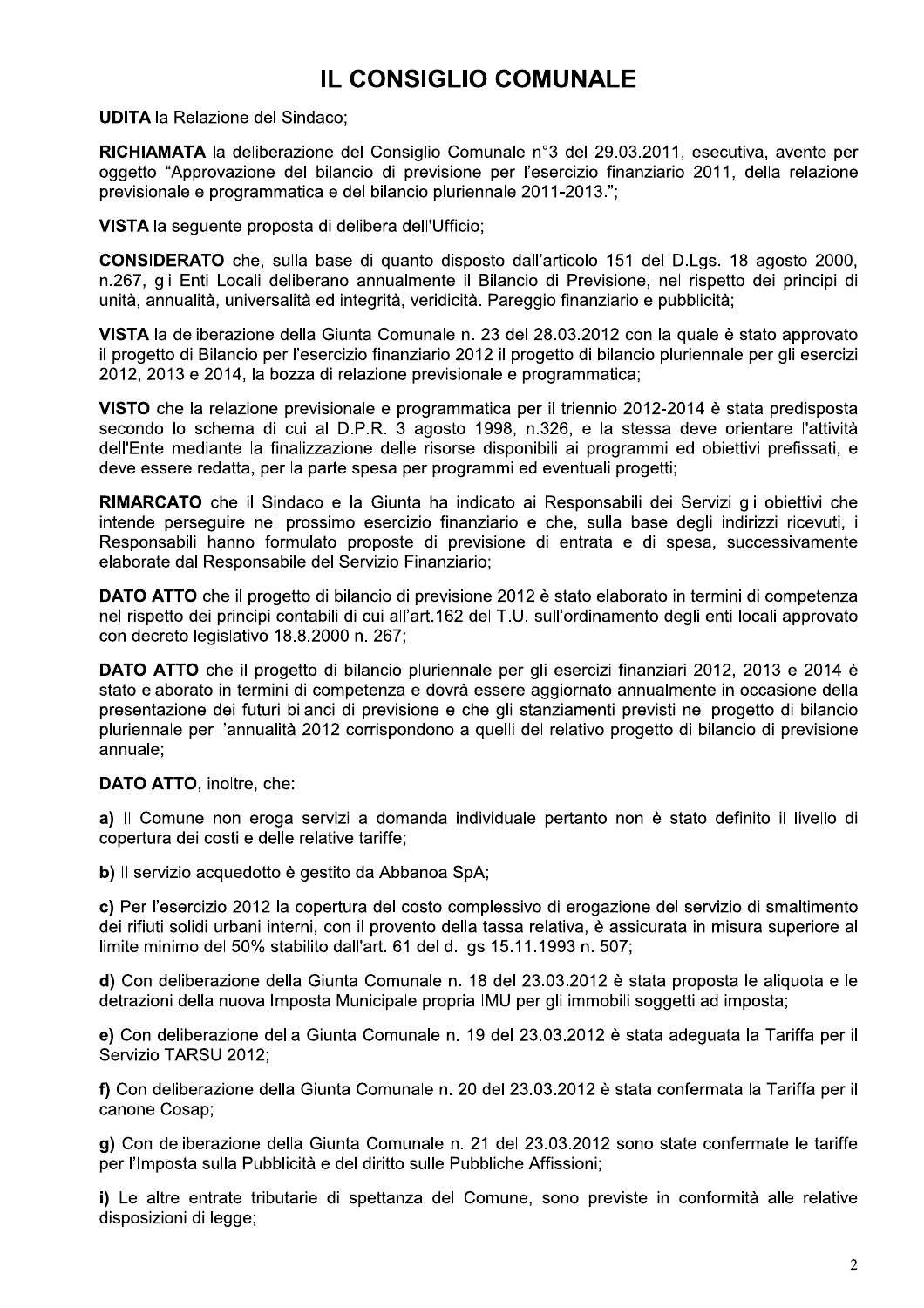I) Dare atto che non esistono aree da assegnare in proprietà o con diritto di superficie;

CONSIDERATO che per quanto concerne le indennità e gettoni di presenza agli amministratori troveranno applicazione le disposizioni previste dall'art. 4 del Decreto Ministero dell'Interno n° 119/2000 ai sensi dell'art.82, comma 8 del Decreto Lgs. n°267/2000, nonché le disposizioni citate della Legge finanziaria 2006 - art. 1, comma 58, legge 23 dicembre 2005, n° 266;

**ACCERTATO** che viene rispettato sia il limite minimo dello 0.30% sia quello massimo del 2% del totale delle spese correnti inizialmente previste in bilancio per l'istituzione di un "fondo di riserva", come disposto dall'art. 166 del D.Lgs. 18 agosto 2000, n. 267;

RICHIAMATO l'art. 58 della Legge n.133/2008 "Ricognizione e valorizzazione del patrimonio immobiliare di Regioni, Comuni e altri enti locali" il quale ribadisce la necessità per le Regioni, Comuni e altri enti locali di procedere ad un percorso di valorizzazione e razionalizzazione dei propri patrimoni, redigendo apposito piano delle alienazioni e valorizzazioni immobiliari da approvare con delibera dell'organo di governo e da allegarsi al bilancio di previsione a partire dall'anno 2009;

**CONSIDERATO** che per il corrente anno non è stato adottato detto piano in quanto non esistono immobili da dismettere:

VISTO il Decreto del Ministro dell'Interno del 31/12/1983, come modificato dal decreto del Ministero dell'Interno del 1 luglio 2002, con cui vengono individuate le categorie dei servizi pubblici locali a domanda individuale:

VISTO il D.L. 55/1983 convertito in Legge n. 131/83 il guale, all'art. 6 stabilisce che i Comuni sono tenuti a definire, non oltre la data della deliberazione del bilancio, la misura percentuale dei costi complessivi di tutti i servizi pubblici a domanda individuale;

VISTO l'art. 243 c. 2 lettera a) D. Lgs 267/2000 che dispone, ai soli fini del controllo per gli enti locali in condizioni strutturalmente deficitarie, la copertura del costo complessivo della gestione dei servizi a domanda individuale sia coperto con i relativi proventi tariffari e contributi finalizzati in misura non inferiore al 36%;

RILEVATO che l'unico servizio presente nel territorio, riconducibile per assimilazioni alle categorie espressamente individuate dal decreto del Ministero dell'Interno sopra citato, è quello relativo al trasporto scolastico, attivato, a seguito della soppressione delle scuole dell'obbligo, ed erogato gratuitamente per non gravare le famiglie di ulteriori spese per l'istruzione obbligatoria;

RILEVATO, inoltre, che i proventi derivanti dalle sanzioni C.d.S. (art. 208 Dlgs 285/92) saranno interamente utilizzati al potenziamento e miglioramento dello stesso servizio;

VISTO l'art. 6, c. 9, del D.L. 78/2010 modificato dalla legge di conversione n. 122 del 2010 che prevede per le amministrazioni pubbliche inserite nel conto economico consolidato della pubblica amministrazione, come individuate dall'ISTAT ai sensi del comma 3 dell'art. 1 della legge 196 del 31/12/2009, incluse le autorità indipendenti, il divieto di effettuare spese di sponsorizzazione;

VISTO l'art. 6 c. 7,8,9,12,13,14,19, e 23 della medesima legge 122/2010 che prevede la riduzione delle spese sostenute dalle Amministrazioni pubbliche per studi e consulenze, relazioni pubbliche, mostre, convegni, pubblicità, sponsorizzazioni, missioni, attività di formazione con riferimento percentuale alle spese sostenute nel 2009.

**DATO ATTO** che è stato approvato dal Consiglio Comunale il rendiconto della gestione per l'esercizio 2010 con deliberazione n. 08 in data 31.05.2011;

VISTA la Legge 11-2-1994, n. 109 "Legge quadro in materia di lavori pubblici" nel testo modificato dalla legge 2 giugno 1995, n. 216 e successive integrazioni e modificazioni;

**CONSIDERATO** che il Consiglio dei Ministri nella seduta del 24 ottobre 2011 con l'approvazione del decreto legislativo contenente le ultime norme correttive in materia di federalismo, ha introdotto un nuovo tributo comunale Rifiuti e servizi (RES). La tassa, elaborata dai tecnici del Dipartimento per la Semplificazione Normativa, dovrebbe entrare in vigore dal 2013 attraverso un regolamento da emanarsi entro il 31 ottobre 2012.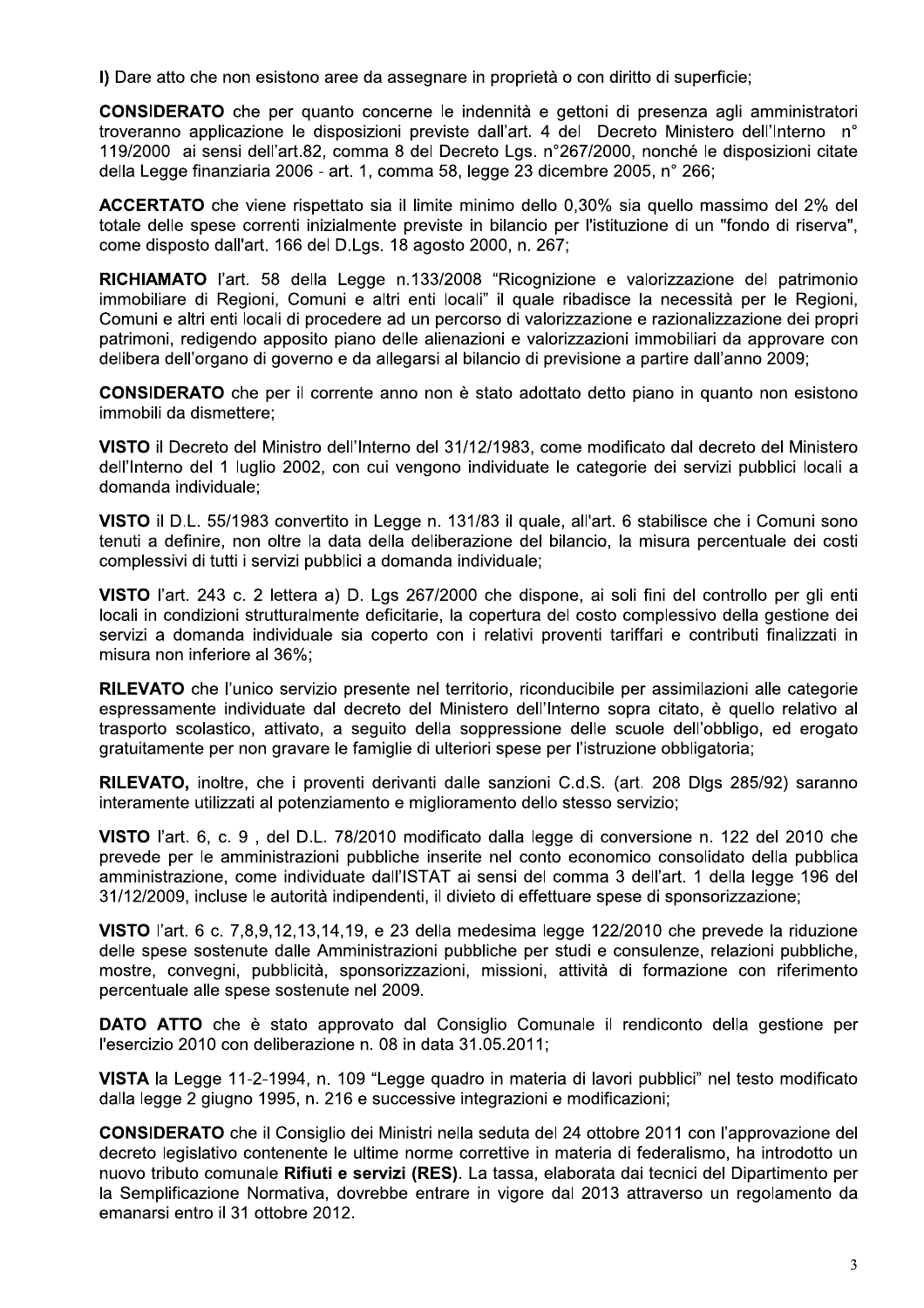VISTO il Decreto del Ministro dell'Interno del 21 dicembre 2011 (G.U. n. 304 del 31 dicembre 2011) il quale all'art. 1 recita "Art. 1) Il termine per la deliberazione del bilancio di previsione per l'anno 2012 da parte degli enti locali è differito al 31 marzo 2012."

**CONSIDERATO** che Il termine per l'approvazione del bilancio di previsione degli Enti Locali per l'anno 2012 è stato ulteriormente prorogato al 30 giugno 2012 dal cosiddetto decreto Milleproroghe (comma 16-quinquies, art. 29, D.L. 216/2011).

VISTO il regolamento di contabilità del comune, approvato con deliberazione del C.C. n. 03 del 12.03.2004 e successive integrazioni e modificazioni, atti tutti esecutivi a norma di legge;

VISTA la Legge 13 Dicembre 2010, n. 220 (Legge Finanziaria 2011 G.U. n. 297 del 21.12.2010);

VISTO il Testo Unico delle leggi sull'ordinamento degli enti locali - D.Lgs. 18/08/2000 n.267;

**VISTO** lo Statuto Comunale;

ACQUISITO il parere favorevole espresso dal Responsabile del Servizio Finanziario in ordine alla regolarità tecnica e contabile, ai sensi dell'art. 49 del citato Decreto Lgs. n° 267/2000;

VISTA la relazione del Revisore dei Conti Dr. Francesco Manconi con la quale esprime parere favorevole:

Ritenuto pertanto di dover approvare gli atti di cui sopra;

Con Voti espressi nelle forme di legge, unanime

# **DELIBERA**

1) Di approvare il Bilancio di Previsione per l'esercizio 2012 del Comune in termini di competenza, corredato dai vari allegati che formano parte integrante e sostanziale del presente atto e le cui risultanze finali sono indicate nel quadro generale riassuntivo sotto riportato:

| <b>ENTRATE (in euro)</b>            |              |  |
|-------------------------------------|--------------|--|
| Titolo I                            | 33.680,53    |  |
| Titolo II                           | 509.031,05   |  |
| Titolo III                          | 25.745,40    |  |
| <b>Titolo IV</b>                    | 320.557,16   |  |
| <b>Titolo V</b>                     | 0            |  |
| <b>Titolo VI</b>                    | 133.590,00   |  |
| Totale                              | 1.022.604,14 |  |
| Avanzo di amministrazione applicato | 0            |  |
| Totale generale                     | 1.022.604,14 |  |
| <b>SPESE (in euro)</b>              |              |  |
| Titolo I                            | 552.932,78   |  |
| Titolo II                           | 320.557,16   |  |
| Titolo III                          | 15.524,20    |  |
| <b>Titolo IV</b>                    | 133.590,00   |  |
| Totale                              | 1.022.604,14 |  |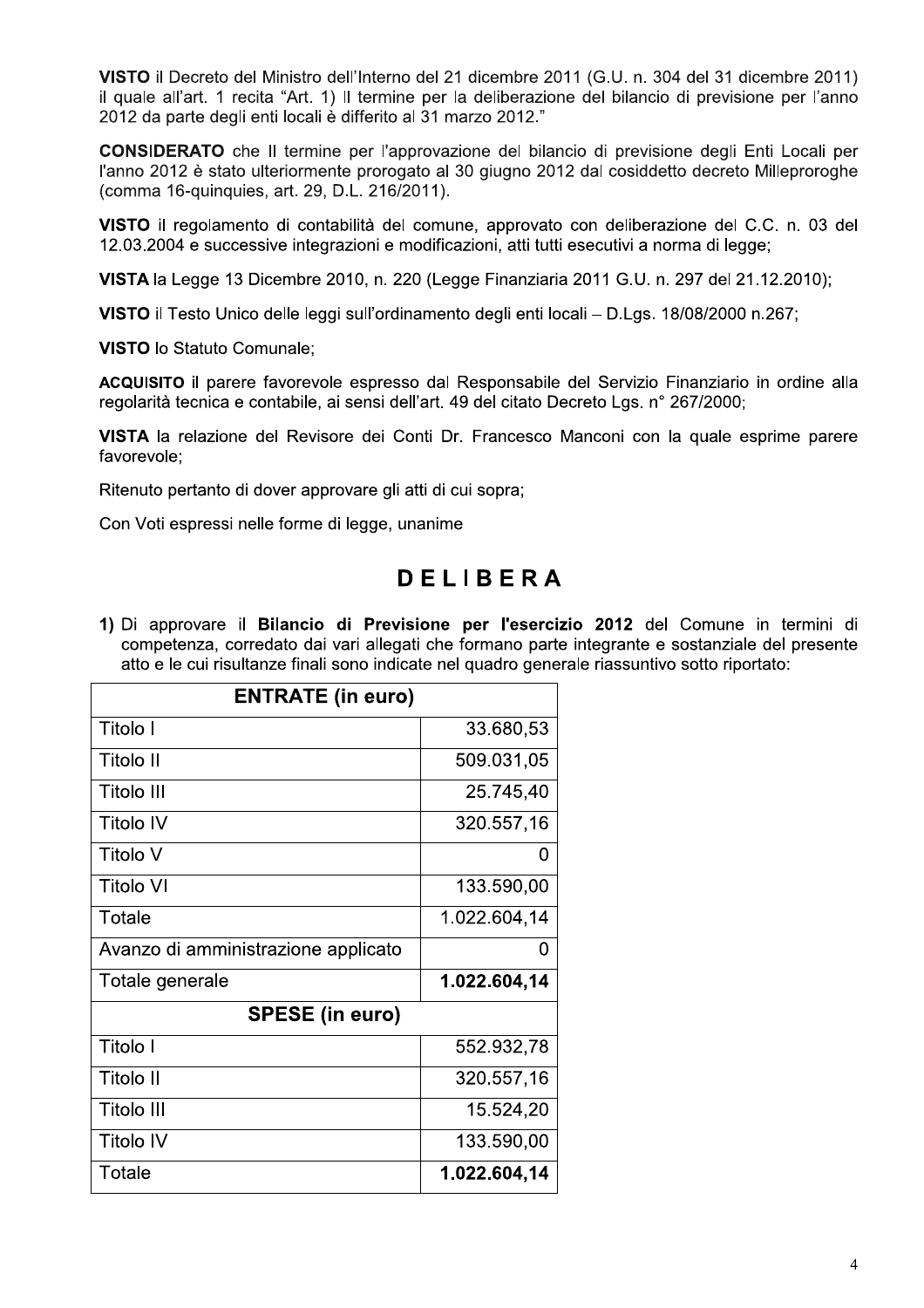- 2) Approvare contestualmente al bilancio su indicato La Relazione Previsionale e Programmatica per il Triennio 2012/2014 ed il Bilancio Pluriennale per il Triennio 2012/2014;
- 3) Di approvare il programma triennale dei Lavori Pubblici di cui all'art.128 comma 11 del Decreto Lgs n° 163 del 12/04/2006.

Con separata votazione con unanime, delibera di dichiarare la presente deliberazione immediatamente eseguibile, ai sensi dell' art. 134 comma 4, della D.Lgs 267/2000.

Letto, approvato e sottoscritto:

IL PRESIDENTE Deligia Livio

IL SEGRETARIO COMUNALE Dr. Caria Pietro